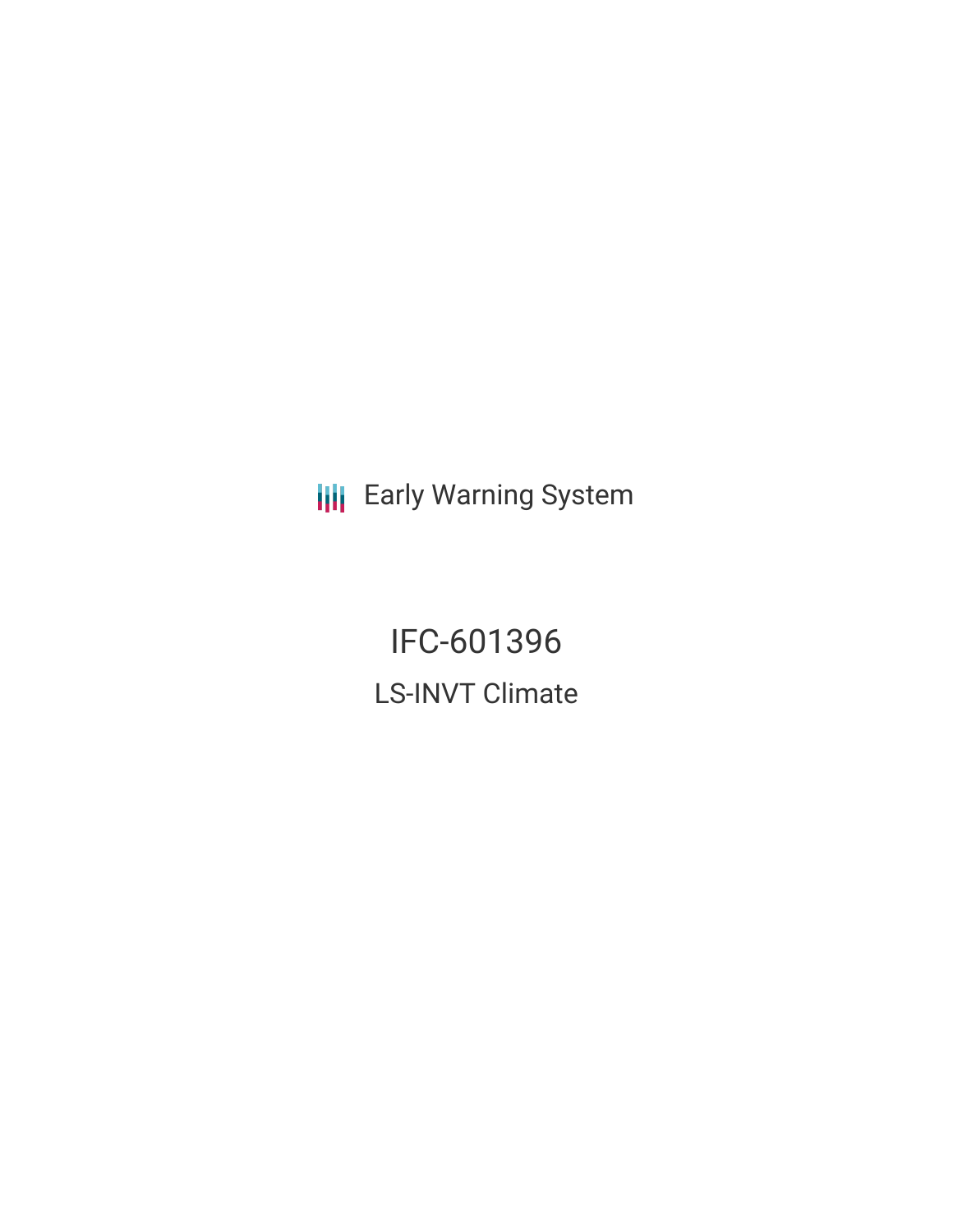# **Quick Facts**

| <b>Countries</b>               | Laos                                    |
|--------------------------------|-----------------------------------------|
| <b>Specific Location</b>       | National-wide                           |
| <b>Financial Institutions</b>  | International Finance Corporation (IFC) |
| <b>Status</b>                  | Active                                  |
| <b>Bank Risk Rating</b>        |                                         |
| <b>Voting Date</b>             | 2018-02-27                              |
| <b>Borrower</b>                | Lao People's Democratic Republic        |
| <b>Sectors</b>                 | Law and Government                      |
| <b>Investment Type(s)</b>      | <b>Advisory Services</b>                |
| <b>Investment Amount (USD)</b> | $$1.60$ million                         |
| <b>Project Cost (USD)</b>      | $$1.60$ million                         |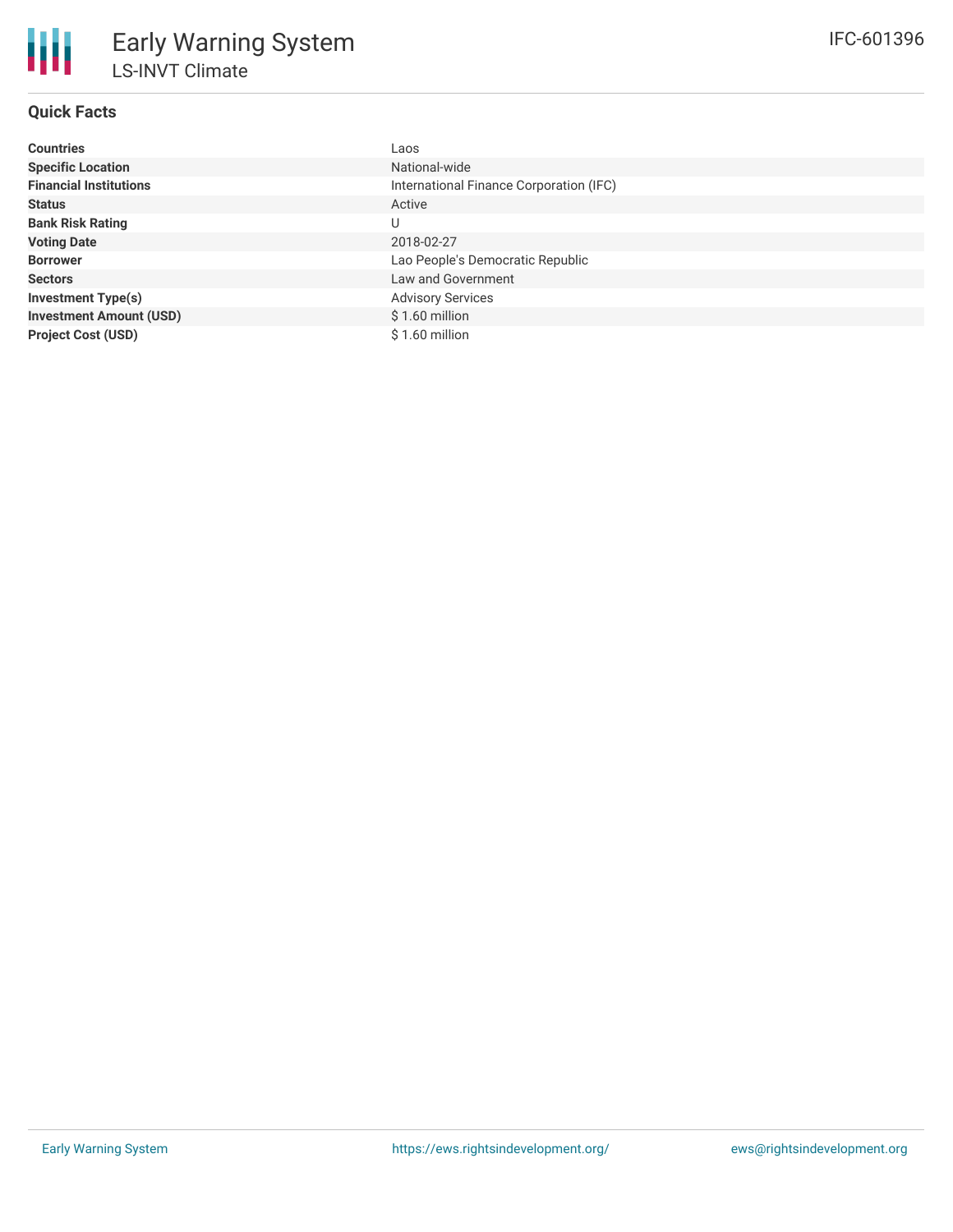

## **Project Description**

The objective of the Lao Investment Climate Reform Project is to support the Government of Lao PDR to enhance the country's investment climate through an improved investment policy framework and implementation capacity, streamlined business regulations with more consistent and transparent regulatory implementation and lower business entry costs. This three-year project will focus on the following areas:

1) Improve consistency and transparency of investment policy framework and implementation capacity;

2) Improve the enabling environment for doing business and trade facilitation to lower costs of entry and operation as well as better integrate into regional economies and the global value chain; and

3) Enhance public service delivery and close implementation gaps (de-jure and de-factor) through application of good practice regulatory tools.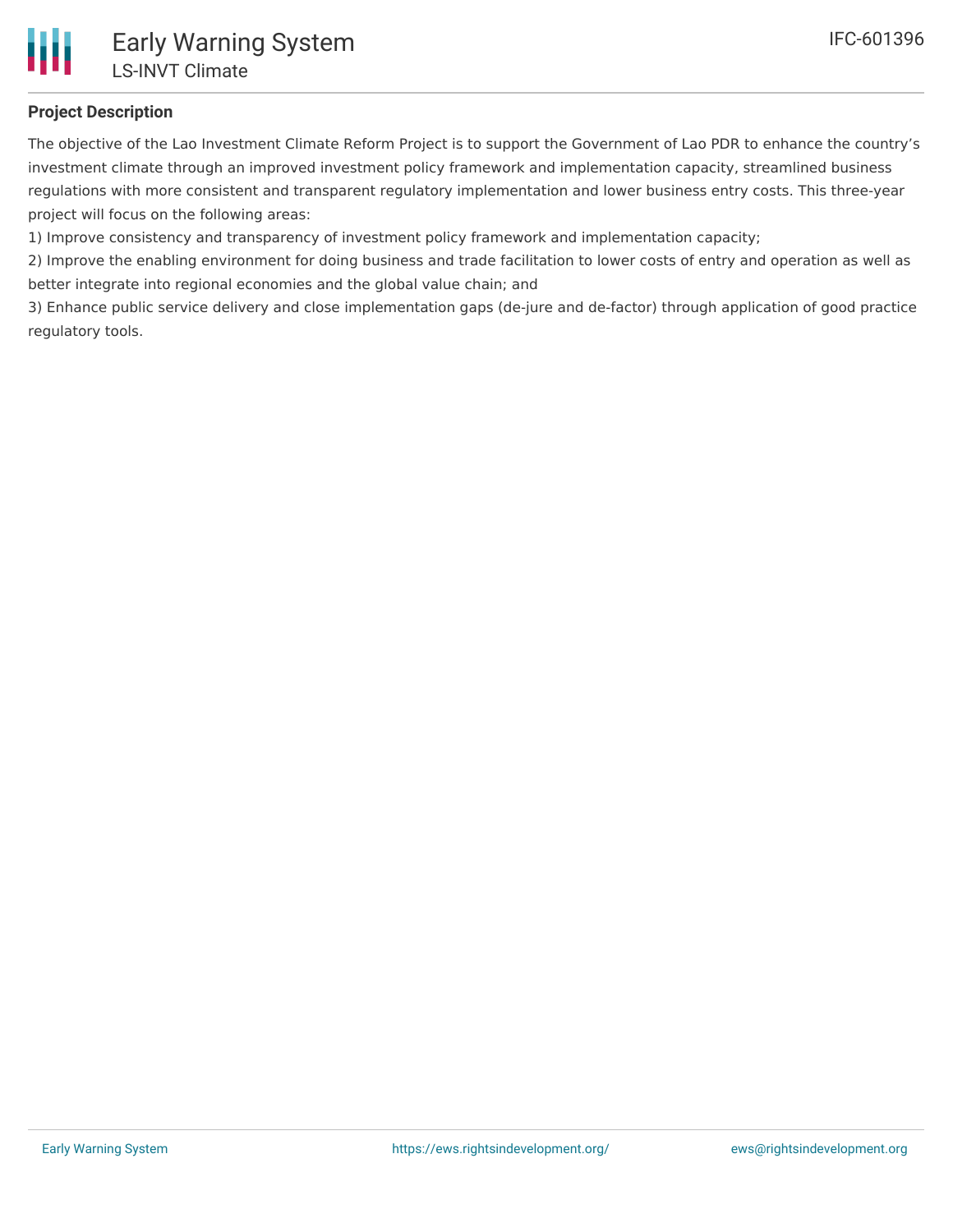

### **People Affected By This Project**

Upon completion of the project, expected results include an increase in private investment s, greater economic diversification in the non-resource sector, streamlined business environment with shorter and less costly business regulations , easier access to required legal information for investment and business operations. Moreover, an increased number of companies will comply with international Customs clearance standards under the Authorized Economic Operator Program of the World Trade Organization Trade Facilitation Agreement.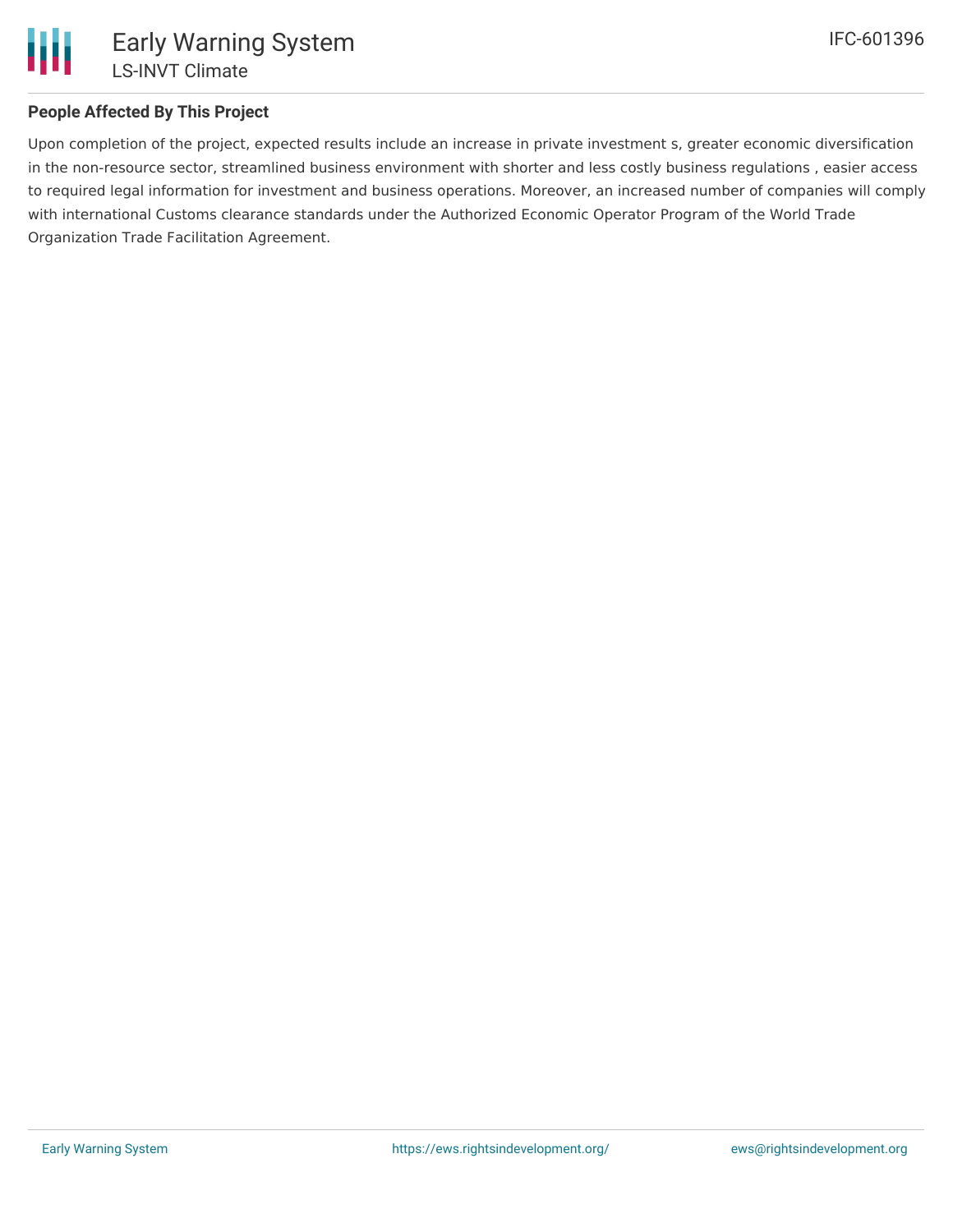#### **Investment Description**

• International Finance Corporation (IFC)